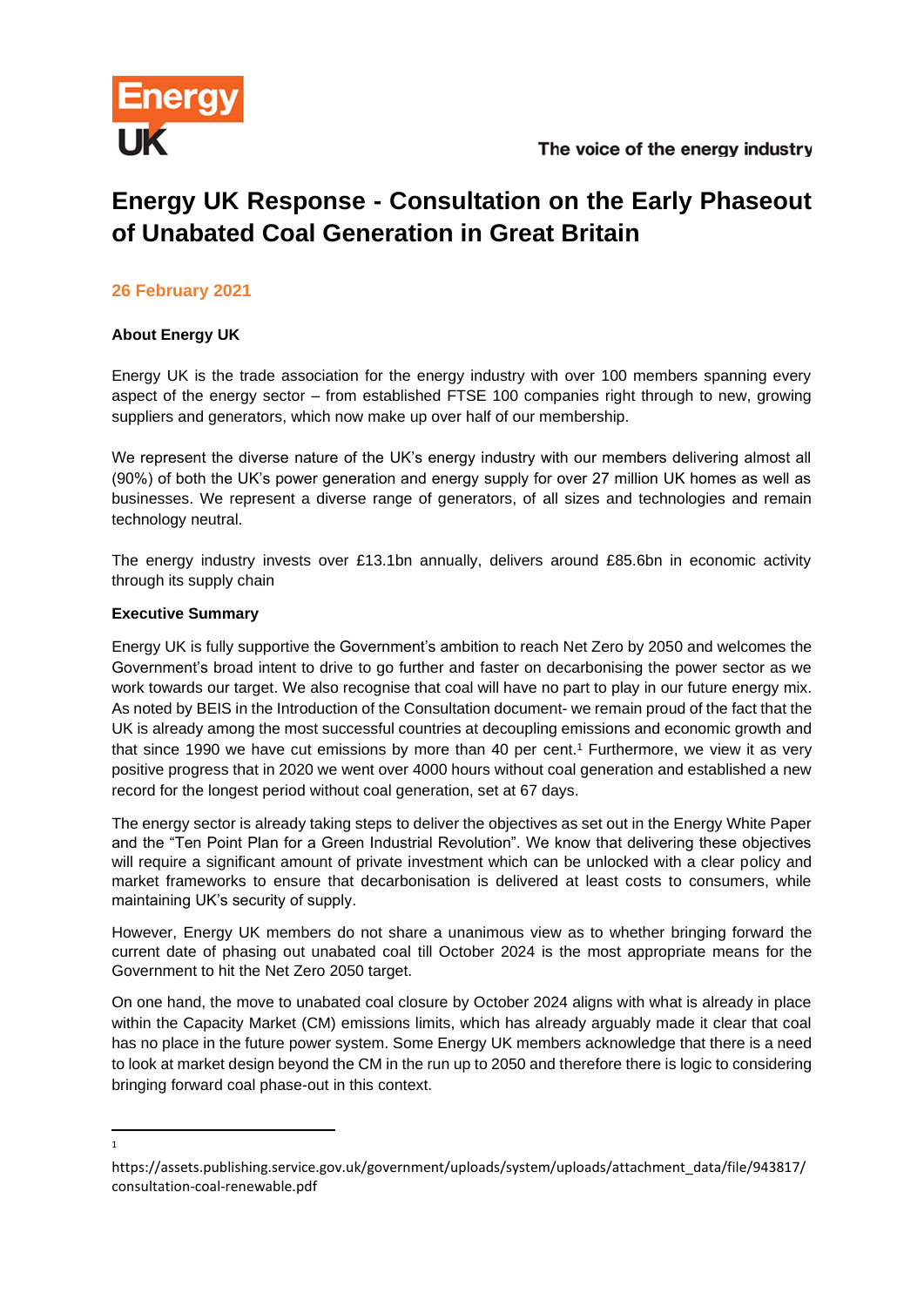

On the other, there are some concerns surrounding the new proposal that have been brought to our attention by some Energy UK members. We request that BEIS fully consider these concerns before reaching a final decision.

For ease of reference, a summary of our key asks is included in the table below. Overall, concerns from members are centred around the approach proposed, rather than the outcome itself, although some members do have concerns about ensuring security of supply: members are worried about unintended consequences, the precedent for other markets or technologies for delivering of net zero, and above all would like more evidence from Government in particular with regard to the Impact Assessment.

## **Summary of our Key Asks**

|              | <b>Key Asks from Energy UK</b>                                                                      |
|--------------|-----------------------------------------------------------------------------------------------------|
| 1            | Energy UK would like to see more evidence from Government for moving back on this decision          |
|              | with regards to the three Policy Objective's set out within the Impact Assessment.                  |
|              |                                                                                                     |
| $\mathbf{2}$ | We recommend that BEIS considers security of supply for the winter period of 2025 and beyond        |
|              | and provides further information on how these are being considered                                  |
|              |                                                                                                     |
| 3            | Ensuring there aren't any unintended consequences for other technologies with the proposed          |
|              | thresholds and rules, including undermining investor confidence in other technologies (such as      |
|              | Gas and Biomass) needed for the transition to Net Zero.                                             |
|              |                                                                                                     |
| 4            | We would further welcome clarity from BEIS that none of the proposals outlined will impact ex-      |
|              | coal fired power stations (e.g., coal to Biomass or BECCS).                                         |
|              |                                                                                                     |
| 5            | In the answer to Question 2 we request that the word 'solid' is included in the draft regulations   |
|              |                                                                                                     |
| 6            | If BEIS is intent on implementing this change, we request that the role of Carbon Pricing in        |
|              | driving this transition away from coal and to ensure robust carbon pricing in the drive to Net Zero |
|              | is considered.                                                                                      |
|              |                                                                                                     |

## **General Feedback**

#### *Approach and Policy Intent*

The Government sets out its Policy intent and intended affects in both the Consultation Document and accompanying Impact Assessment. The Policy Objectives are to *(i) demonstrate climate leadership (ii) reduce emissions of carbon dioxide and other harmful pollutants from the UK power sector and (iii) increase revenue certainty for investment in lower carbon plant*<sup>2</sup> . Some Energy UK members have raised concerns regarding what constitutes good and stable policy making linking to the three objectives above:

 $\overline{2}$ 

https://assets.publishing.service.gov.uk/government/uploads/system/uploads/attachment\_data/file/943820/ early-coal-close-impact-assessment-.pdf.pdf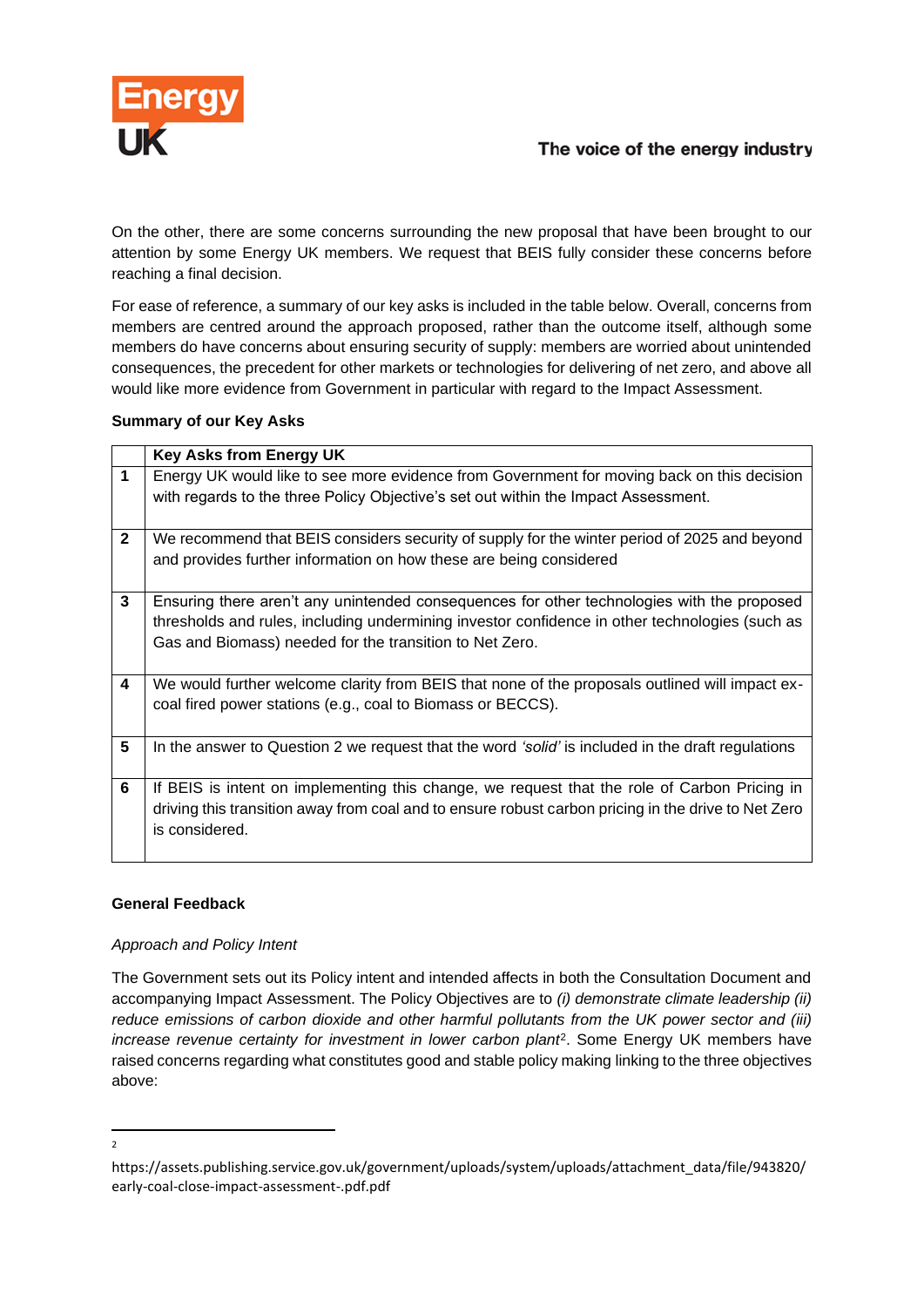

# The voice of the energy industry

- On the first Policy Objective to '*demonstrate climate leadership',* Energy UK recognises that there is no doubt that coal in the UK will close by 1 October 2025 (the original phase out date) and we note that the UK is already a frontrunner in coal phase out policy on the global stage. The Impact Assessment has not explained how bringing the date forward to 1 October 2024 will further demonstrate climate leadership.
- Secondly, linking to the second Policy Objective, some Energy UK members believe that BEIS has not presented substantial evidence that bringing the date forward will have a material impact on emissions compared to the 2025 close date. The Impact Assessment itself expressly mentions that '*the monetised impact of bringing forward coal plant closure to 2024 is not significantly different from that of a 2025 closure'-* Energy UK would expect a stronger argument to serve as justification for the proposal.
- Again, regarding the third objective as set out by BEIS, to '*increase revenue certainty for investment in lower carbon plants'*, we do not believe the Impact Assessment highlights how this proposal will achieve this. Energy UK believes investors need to have confidence that stable policy and market frameworks are in place for existing and future technologies, therefore, in this framework, BEIS needs to ensure that policy making is based on robust Impact Assessments.

Linking to the above points, as we acknowledge that decarbonisation is best delivered by a stable policy framework, some Energy UK members believe it is best driven by market measures being put in place as opposed to interventions. We note that market measures have clearly been very successful – the consultation itself notes that coal generation is now at a very low level. In this context, some Energy UK members believe that political interventions on an ad hoc technology specific basis increase perceived regulatory risk and undermine investor confidence.

On the other hand, a proportion of Energy UK membership do not believe the proposals represent a lack of stability within the policy landscape - noting the emissions limit on the Capacity Market from October 2024, which was consulted upon. As this is in place for the upcoming Capacity Market Auction (March 2021), some members believe these proposals to be timely and with a good lead time for implementation.

There is agreement that that if BEIS is intent on implementing this change, the role of Carbon Pricing in driving this transition away from coal and to ensure robust carbon pricing in the drive to Net Zero, should be considered.

#### *Security of Supply concerns*

We would like to take this opportunity to raise some substantial concerns regarding security of supply and stable electricity system operation held by a proportion of Energy UK members. This is particularly important at a time where Government is aiming to increase wind generation capacity and electrification for the uptake of Electric Vehicles and potentially consider a hard stop date for phasing out unabated gas in light of the 6<sup>th</sup> Carbon Budget recommendation. In the context of several Electricity Margin and Capacity Market notices over Winter 2020/21, despite significant demand suppression due to the nationwide Lockdown. We note that very little consideration was given to security of supply in the 2020 Energy White Paper<sup>3</sup> and the Impact Assessment only focuses on security of supply for the year 2024. We would welcome further reassurance from BEIS as to work being done to ensure security of supply on our system during future years, beyond 2024, when demand increases, while technologies (such as CCUS and hydrogen) are yet to be developed and tested at scale.

<sup>3</sup> https://www.gov.uk/government/publications/energy-white-paper-powering-our-net-zero-future/energy-white-paper-powering-ournet-zero-future-accessible-html-version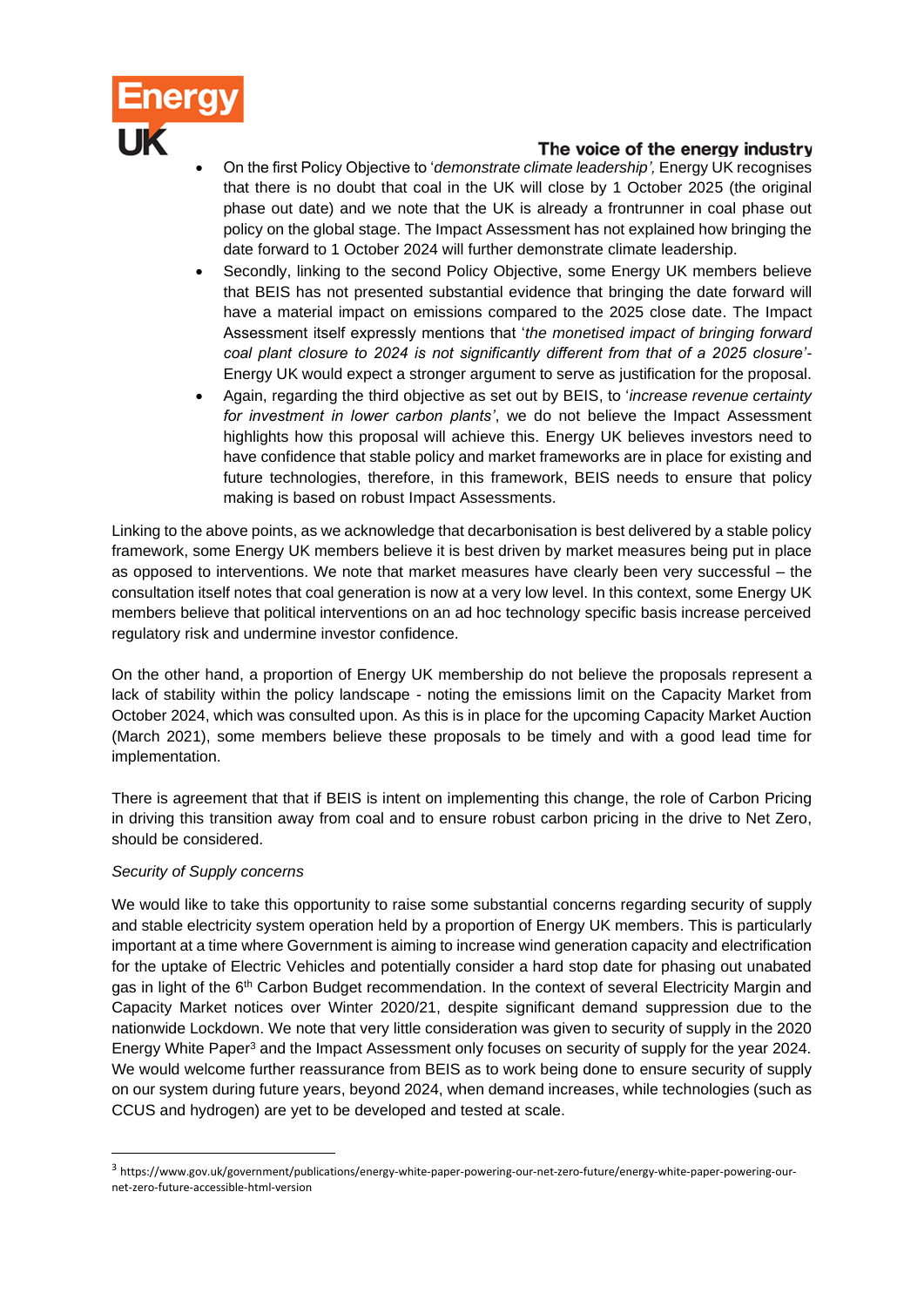

## The voice of the energy industry

In this context, we would like to highlight that the 1 October 2024 Phaseout date will mean there will be no coal available on the system for the forthcoming winter 2024-25. Some Energy UK members believe that keeping additional reliable plant available during the winter period 2024/25 (October 2024- March 2025) seems prudent. For this reason, some members are supportive of a coal closure date of 31 March 2025 (6 months beyond the October 2024 date) and requests that BEIS considers this option.

Energy UK welcomes the fact that the Capacity Mechanism is in place to ensure security of supply and some Energy UK members trust that the Capacity Market will ensure that there is sufficient capacity on the system for 2024/25, in which coal will not participate. We would like to emphasise that the future integrity of the Capacity Market is paramount. In light of the security of supply concerns mentioned above, we ask that, if BEIS are intent on moving the coal closure date to 1 October 2024, we would welcome further information on how potential security of supply issues will be addressed for winter 2024/25.

However, we would also like to highlight that there is a school of thought within Energy UK membership that believe it would be simpler to legislate the closure of unabated coal, rather than have a unit-by-unit emissions performance standard.

#### *Precedent set for other technology types and unintended consequences*

Linking to our above points on investor confidence, some Energy UK members have concerns around the precedent that this approach might set for other generating technology types- in particular, the future of new unabated gas plans and biomass plants, which will play a part in delivering our 2050 Net Zero target.

In addition, some members believe that providing an end date for unabated gas will not bring investment forward for alternatives – the market framework and availability of proven deployable alternatives are the drivers for investment. However, we would like to reiterate that, while we acknowledge that investor confidence is not needed in new coal, some members have expressed concerns that BEIS changing prior decisions at short notice, as in this proposal, will not provide investor confidence in other generating technology types in the UK. Energy UK recognise that Gas generation has a crucial role to play in ensuring security of supply during the decarbonisation transition. Gas generation has provided an alternative lower carbon fuel to coal, however there is no lower carbon alternative to gas to help meet demand when there are insufficient renewables on the system. In this context, we recognise that a 15-year contract in this years' T-4 auction goes beyond 2035, meaning investor confidence in some technology types needed for long term security of supply such as new built CCGT or a smaller gas plants will be of concern to many Energy UK members.

We would like to take this opportunity to request that BEIS looks into any unintended consequences that may become apparent as a result of bringing coal phase-out forward by one year. As highlighted in our response to the CfD Amendments Scheme 2020 Consultation in May 2020<sup>4</sup>, we are keen that steps are taken by government to ensure that the change to the regulations to exclude new coal-tobiomass conversions does not lead to unintended consequences on the development and scale up of certain Negative Emission Technologies (NETs) which require biomass, such as BECCS. Energy UK noted in this consultation response that we agree with the CCC's view that NETs will play a crucial role in the UK's wider strategy to reach net-zero emissions by 2050, and that BECCS in particular will play a significant role. We encourage the Government to ensure any decision making now does not hinder the deliverability of this technology in the near future.

#### **Response to Questions**

<sup>4</sup> https://www.energy-uk.org.uk/publication.html?task=file.download&id=7532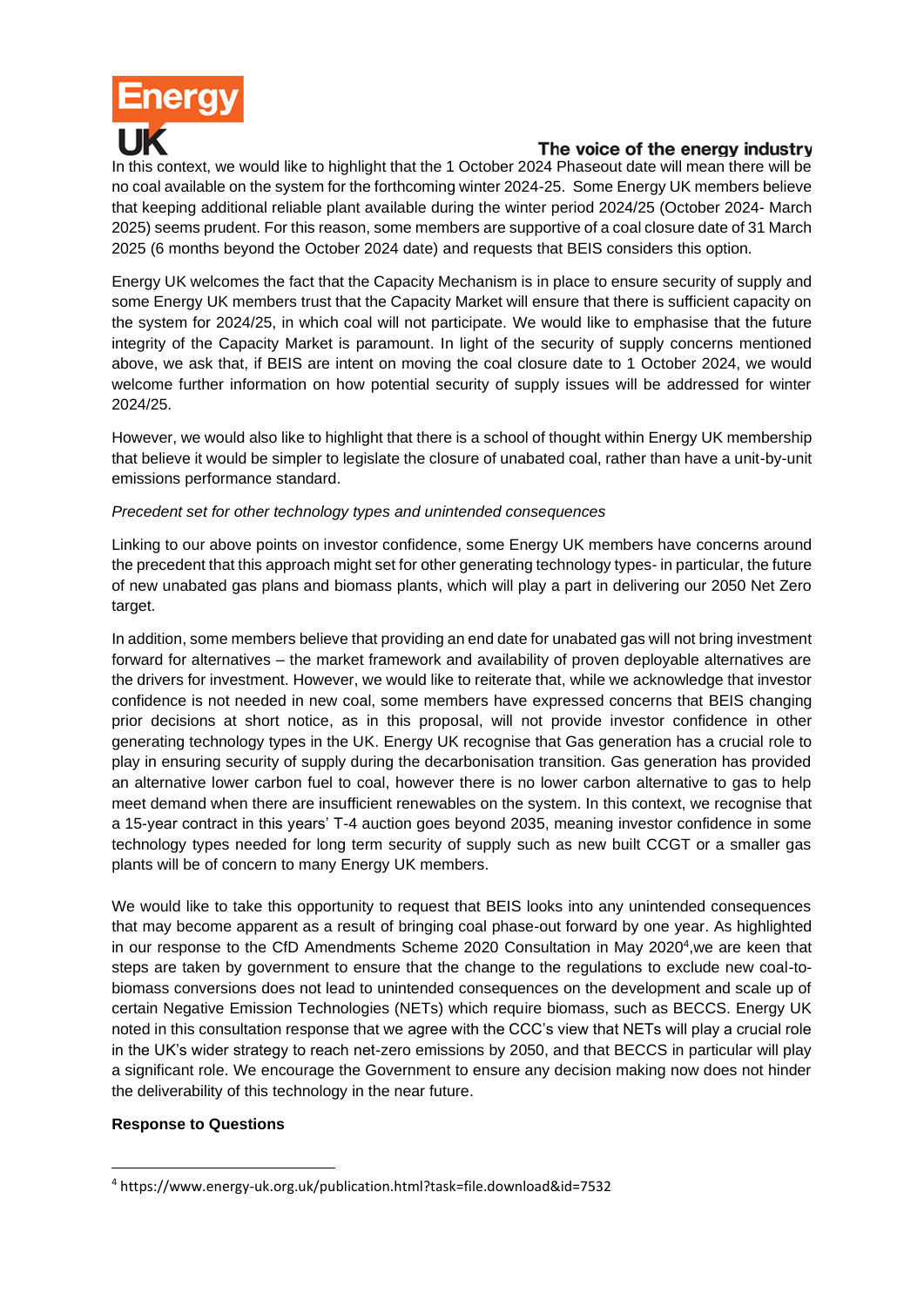

We welcome the opportunity to respond to this consultation and would like to take this opportunity to reiterate Energy UK's strong support for decarbonisation as set out above. As explained in the Executive Summary and General Feedback sections of our response, there are differing views amongst Energy UK members with regards to the proposals. We have used this consultation response to set out concerns regarding policy intent, approach taken by BEIS, security of supply and the precedent set for other technology types.

We encourage BEIS to consider the concerns highlighted by some Energy UK members and take them into careful consideration when making a decision.

**Question 2: Do you have any comments on the proposed emissions intensity limit and its application? If you disagree with the proposal, please provide detailed reasoning. What are your views on whether a 300MWth threshold is necessary to avoid unintended consequences on other forms of generation?** 

Some Energy UK members believe that a 300MWth threshold is not necessary to avoid unintended consequences, and support consistent treatment across technologies regardless of size. We would like to suggest that the clarity of the proposed definition could be improved by adding the word "solid" as per highlight below.

"We propose defining "Solid Fossil Fuel" in line with the Energy Act 2013 as meaning: *(a) coal, (b) lignite, (c) peat, and (d) any solid substance which (i) is produced directly from crude liquid petroleum, bitumen or any substance mentioned in (a) – (c) for use as a fuel in a Generating Unit, and (ii) when burned, produces a greenhouse gas (within the meaning of section 92 of the Climate Change Act 2008)."*

## **Question 3: Do you have any views on how net life-cycle CO<sup>2</sup> emissions from biomass should be calculated?**

As this consultation is specific to coal phaseout and market design beyond the CM we feel that it is not the appropriate vehicle to deliver our detailed views relating to the above question. This issue is more generic and no precedents should be set by this consultation.

At a high level, we note the Energy White Paper committed to publishing a biomass strategy and while we agree that the life-cycle emissions need to be considered, the approach adopted needs to align with wider agreed methodologies and any changes to methodologies require wider consultation. We also support the proposal to provide a designated Enforcement Authority, but in line with other standards, regular reporting should be imposed as part of Environmental Permit requirements. Ad hoc reporting is out of line with other standards, and the ETS, and does not provide the data needed to be sure of the effectiveness of the policy.

**Are you aware of any coal units which will facilitate co-firing of coal and biomass beyond 1 October 2024, or any other reason which would necessitate the introduction of additional arrangements for monitoring biomass co-firing emissions other than those described in the 'monitoring and reporting' section?**